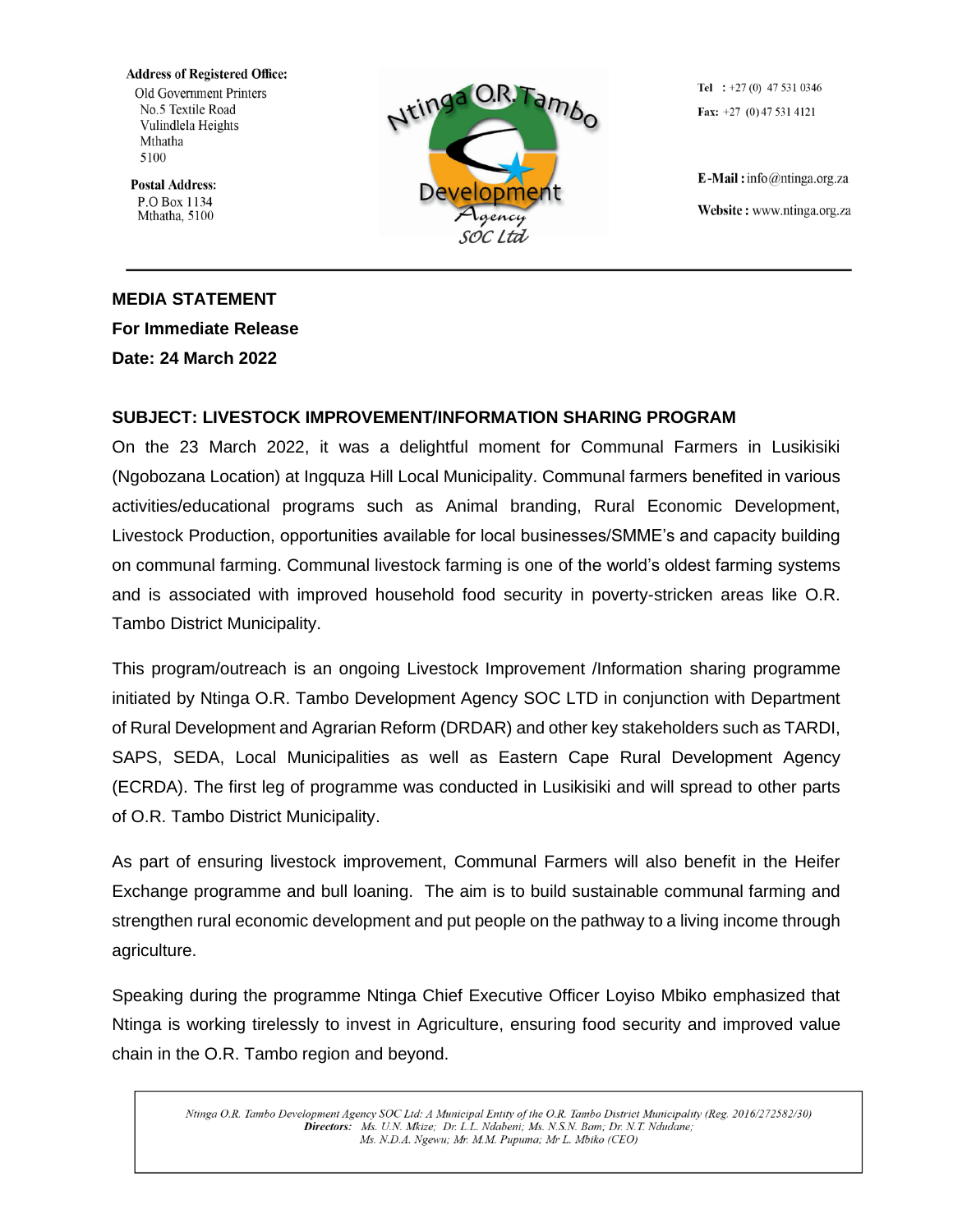"The entity is investing in communal farmers because we understand that having a secure income can be truly transformational in the rural communities of O.R. Tambo at large" said Mr Mbiko".

Challenges facing communal farmers are notable, thus we find it necessary to conduct more initiatives of this nature and advise our communities of the agricultural opportunities available for them.

As the entity we are ready to work with all stakeholders in improving economy of the district and Eastern Cape Province. Ntinga has created market (Umzikantu Red Meat Abattoir) for animal producers, where animal producers can sell their animals. Vegetable producers can sell their produce through Kei Fresh Produce Market (KFPM). Ntinga CEO encouraged farmers use Adam Kok farms to learn new farming techniques like animal and crop production. Ntinga is strongly encouraging all the farmers to utilize these facilities as they are established to assist them.

Due to high demand and limited number of heifers available in our region, heifer exchange programme will be rolled-out on a first come first serve approach. We believe everyone deserves a fair opportunity to benefit in initiatives of this nature hence we encourage interested local farmers to apply now.

"As the Communal farmers in the Ingquza Hill Local Municipality area, we are happy that government is tirelessly devising means to assist us and is establishing mechanisms to ensure revival of the communal farming in our respective areas" said Mr Tembile Melani speaking on behalf of communal farmers.

Among the key challenges that were lifted by DRDAR is animal health and it was over emphasized that animal healthy is essential and local farmers must improve animal health to make livestock production more productive and sustainable.

To ensure poverty eradication, it is paramount important to establish mechanisms that will allow or create conducive environment for communal farming and improve food security. It is also vital to revive and mainstream communal farming for the betterment of our communities at large.

L.T. Colonel Maxabiso Nkani SAPS Stock-Thef Flagstaff and Lusikisiki speaking during the engagement, urged communal farmers to brand their livestock. He also highlighted that Lusikisiki, and Flagstaff are one of the areas with high stock-theft.

"All the communal farmers must apply for branding certificates. If we work together as the community, we will be able to fight stock-theft in our communities. Let's do away with the